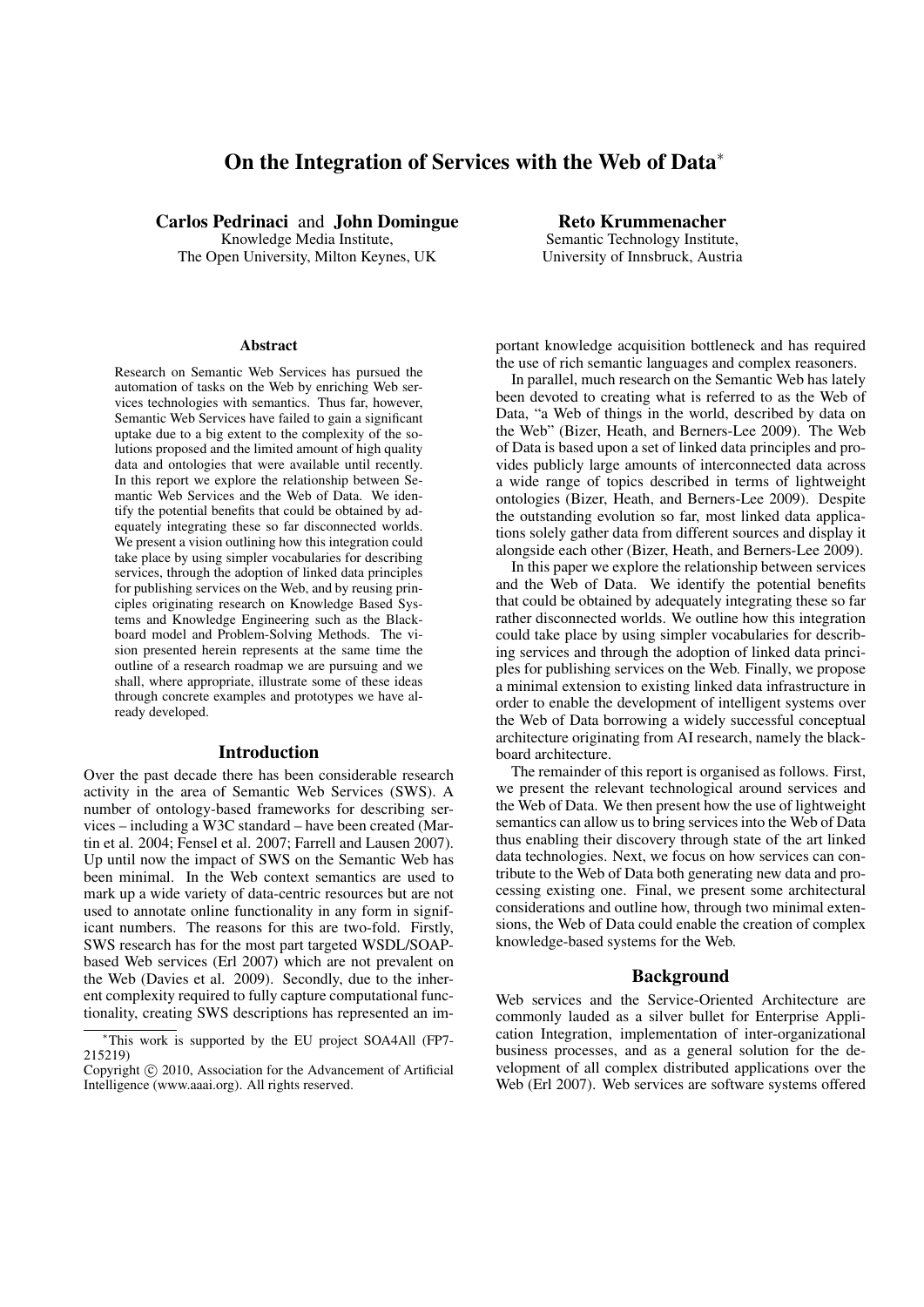over the Internet via platform and programming-language independent interfaces defined on the basis of a set of open standards such as WSDL, SOAP and further WS-\* specifications (Erl 2007). Constructing distributed systems out of Web services becomes a matter of identifying suitable Web services and orchestrating them in a way such that they achieve the goal pursued. Although highly appealing from an engineering perspective this way of developing systems requires a good deal of manual effort for locating, interpreting and integrating existing services and has therefore mostly been relegated to controlled environments like enterprises rather than the Web (Davies et al. 2009).

Recently, the world around services on the Web, thus far limited to "classical" Web services based on SOAP and WSDL, has significantly evolved with the proliferation of Web APIs, also called RESTful services (Richardson and Ruby 2007) when they conform to the REST architectural style (Fielding 2000). This newer kind of services is characterized by their relative simplicity and their natural suitability for the Web, which is indeed closely related to the growing popularity and use of Web 2.0 technologies. Unfortunately, most often these services do not have machinereadable interface definitions like WSDL, and are instead described in HTML pages that need to be interpreted by humans. As a consequence, the difficulties that previously affected the discovery and interpretation of Web services are even greater in the case of RESTful services.

Research on Semantic Web Services (SWS) has been devoted to reducing the manual effort required for using Web services and more recently also for RESTful services. The main idea behind this research is to combine services and Semantic Web technologies so that tasks such as the discovery, negotiation, composition and invocation of services can have a higher level of automation. Over the years significant results have been obtained in terms of ontologies and languages for describing Web services semantically (Martin et al. 2004; Fensel et al. 2007) as well as engines and platforms able to support the automation of some of the previously mentioned tasks covering the life-cycle of services and service-based applications (Domingue et al. 2008; Sheth, Gomadam, and Ranabahu 2008; Fensel, Kerrigan, and Zaremba 2008). Their uptake has however been limited due to their complexity both computationally and in terms of knowledge acquisition mostly due to the lack of semantic data publicly available up until the advent of the Web of Data.

The Web of Data is based upon a set of linked data principles and the use of URIs, HTTP and RDF (Bizer, Heath, and Berners-Lee 2009). Since the linked data principles were outlined in 2006, there has been a large uptake most notably by the Linking Open Data project through DBpedia (Auer et al. 2008) and ulterior additions of data about reviews (Heath and Motta 2008), scientific information, geographical information and governmental data, to name a few. Currently there is a growing body of data expressed in terms of a variety of vocabularies such as FOAF and Dublin Core. Consequently substantial efforts are underway trying to exploit this growing Web of Data. Among the main applications produced so far there are a number of

data browsers that help people navigate through the linked data like Disco and Tabulator (Berners-Lee et al. 2007). There are search engines that crawl and index the Web of data like Sindice (Oren et al. 2008) and Watson (d'Aquin et al. 2008). And finally, there are a few domain-specific applications such as Revyu.com (Heath and Motta 2008) or DB-Pedia Mobile (Becker and Bizer 2008) that provide domainspecific functionality by gathering and mashing up data. Although useful these applications hardly go beyond presenting together data gathered from different sources leaving the great potential of this massive data space unexploited. It is therefore paramount to identify means by which systems that carry out advanced processing over this data could systematically be developed.

The current technological landscape is therefore characterised by a number of highly complementary technologies that have so far remained disconnected. In the remainder of this paper we shall describe how we envision that these technologies could be integrated, how combined they could mitigate the drawbacks of each other and enable the creation of advanced applications on top of the Web of Data.

# Services on the Web of Data

Arguably, the main limitation of previous approaches to integrating services in the Semantic Web, is their complexity from a computational, architectural and knowledgeacquisition perspective. Semantic Web Services have suffered from a number of complications that were not foreseen and have significantly hampered their evolution and adoption. In particular, the demanding requirements that Semantic Web Services approaches like OWL-S and WSMO have with respect to reasoning, storage as well as quantity and quality of semantic descriptions contrasted with the state of the art technologies when research work started.

For instance, a fundamental tenet of Service-Oriented Architectures is the notion of service repositories for programmatic access and discovery of suitable services. Enhancing repositories with semantics has been one of the key issues of SWS research (Sycara, Paolucci, and Srinivasan 2003). And yet the largest public SWS repository is probably OPOS-Sum, a test collection with less than 3000 service annotations which provides programmatic access to its content solely through direct access to the database management system (Küster and König-Ries 2008).

Before any significant uptake of SWS technology can happen, proper mechanisms for publishing SWS must be in place. In this respect, the evolution of the Web of Data shows that i) lightweight ontologies together with the possibility to provide custom extensions prevail against more complex models; ii) linked data principles are an appropriate means for publishing large amounts of semantic data, both for human and machine consumption; iii) links between publicly available datasets are essential for the scalability and the value of the data exposed. In the remainder of this section we shall cover how where we believe the technologies for publishing SWS should be heading and we shall illustrate it with the models and technologies we are developing.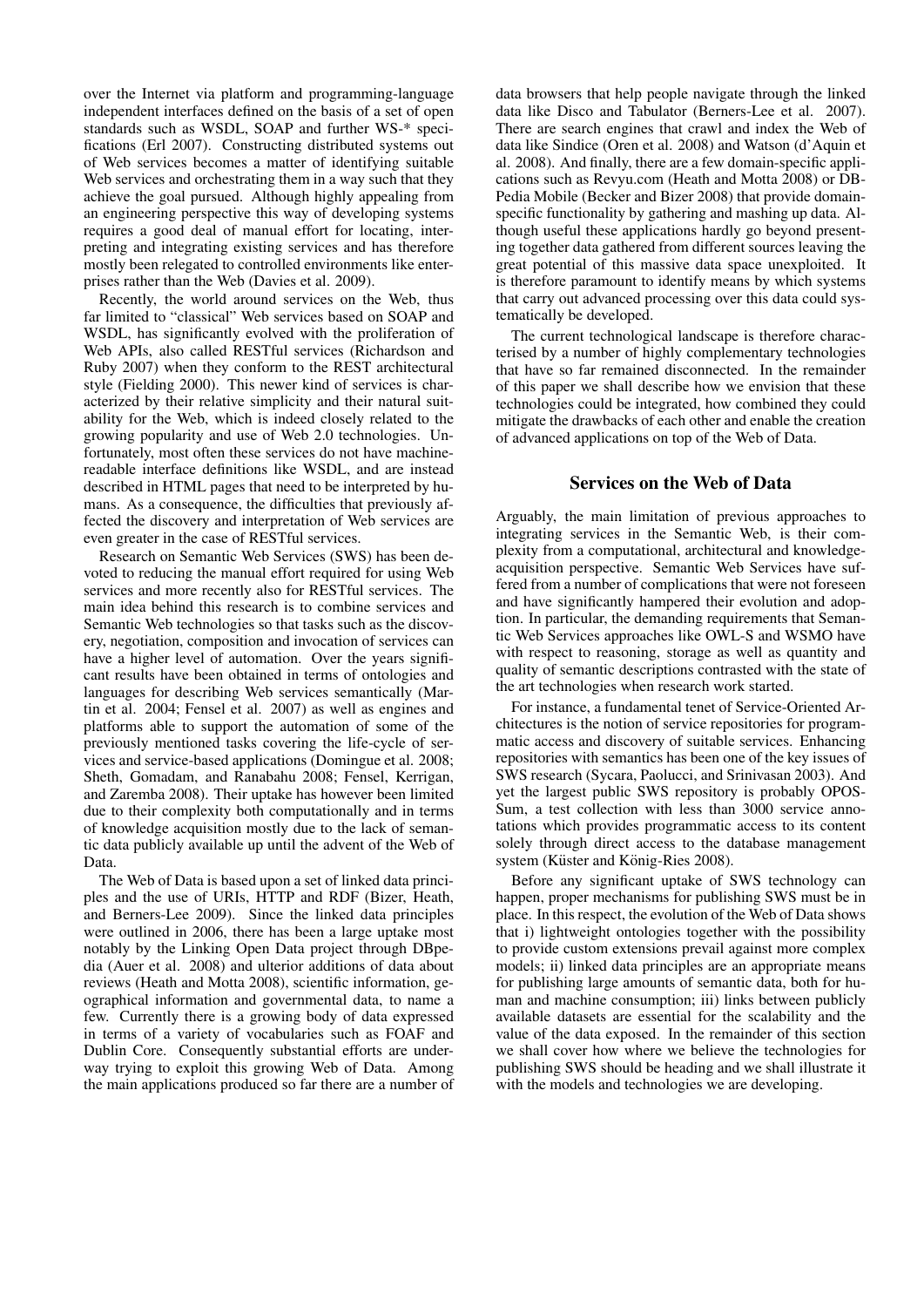## Lightweight Modeling of Services on the Web

In order to publish services on the Web of Data it is necessary to provide a common vocabulary based on existing Web standards able to describe services in a way that allows machines to automatically locate and filter services according to their functionality or the data they handle, and to appropriately support their automatic invocation. Additionally, as opposed to most SWS research to date, it is of utmost importance to support the annotation of both "classical" Web services described in WSDL, as well as the increasing number of Web APIs and RESTful services which appear to be preferred on the Web (Davies et al. 2009). To this end, we build upon WSMO-Lite (Vitvar et al. 2008), a minimal extension to SAWSDL, MicroWSMO a microformat-like language for annotating Web APIs, and the Minimal Service Model a simple RDF(S) model able to capture the semantics for both Web services and Web APIs in a common model that can easily be published in the Web of Data.

WSMO-Lite W3C produced in 2007 the Semantic Annotations for WSDL and XML Schema specification, a minimal bottom-up approach to annotating services semantically which has gained further uptake than more ambitious solutions like OWL-S and WSMO. SAWSDL provides simple hooks for pointing to semantic descriptions from WSDL and XML elements. In particular, it supports three kinds of annotations, namely modelReference, liftingSchemaMapping and loweringSchemaMapping which allow pointing to semantic elements described elsewhere on the Web, or to specifications of data transformations from a syntactic representation to the semantic counterpart and back respectively. SAWSDL does not advocate for a particular representation language for these documents nor does it provide any specific vocabulary that users should adopt. This characteristic is a means to support extensibility but also forces users to choose their own ontologies for describing services semantically.

WSMO-Lite continues this incremental construction of a stack of technologies for Semantic Web Services by addressing precisely this lack (Vitvar et al. 2008). WSMO-Lite takes the main types of semantic annotations for services, provides a simple vocabulary for them and defines annotation mechanisms based on this simple ontology and SAWSDL in order to link WSDL services to semantic models. The WSMO-Lite ontology includes means for specifying service taxonomies through the notion of Functional-ClassificationRoot and it provides hooks for more advanced definition of non-functional properties as well as conditions and effects. The ontology is entirely expressed in RDF(S) and where the expressivity of RDFS is not sufficient (notably for expressing conditions and effects) other languages such as WSML, SWRL or those produced by the RIF Working Group can be used. The reader is referred to (Fischer, Kopecký, and Vitvar 2009) for the latest details.

MicroWSMO As we previously introduced, Web APIs and RESTful services are increasingly used on the Web. Therefore any approach to using services on the Web that would disregard them would be unnecessarily limiting. An-

notating this kind of service does, however, bring additional complexities given that in most of the cases services are solely described through Web pages aimed at humans. Microformats offer means for annotating humanoriented Web pages in order to make key information machine-readable and is therefore the solution we adopt in this case (Maleshkova, Kopecký, and Pedrinaci 2009; Maleshkova, Pedrinaci, and Domingue 2009). In particular, hRESTS enables the creation of machine-processable Web API descriptions based on available HTML documentation (Kopecky, Gomadam, and Vitvar 2008). hRESTS is complemented by MicroWSMO, which supports including semantic annotations in a SAWSDL-like manner (Kopecky, Vitvar, and Gomadam 2008). MicroWSMO introduces additional HTML classes to enable the specification model references as well as lifting and lowering schema mappings.

The Minimal Service Model The minimal service model, described in other previous publications as being part of WSMO-Lite, provides a common model for capturing services in RDF(S) based on the principle of minimal ontological commitment. The minimal service model builds upon a number of modules, namely the SAWSDL RDF mapping (Kopecký 2007), WSMO-Lite as a minimal extension to SAWSDL, and hRESTS in order to support also Web APIs. The minimal service model defines services as having a number of operations each of which have input and output messages and faults. Additionally, the model encompasses preconditions and effects, non-functional parameters, lifting and lowering mechanisms, and for the purposes of supporting Web APIs, the address as a URI template and the HTTP method to be used.

Thanks to its simplicity, the minimal service model captures the essence of services in a way that can support service matchmaking and invocation and still remains largely compatible with the RDF mapping of WSDL, with WSMObased descriptions of Web services , with OWL-S services and with services annotated according to WSMO-Lite and MicroWSMO, therefore providing a suitable model for the publication of a variety of service annotations in the Web. Although providing a formal mapping for each of these languages is out of the scope of this paper, we note that the elements captured in the minimal service model are common to existing models (with the exception of the hRESTS extensions). Indeed, the mapping is not loss-less but an appropriate use of rdfs:isDefinedBy as explained next, can help circumvent this limitation and still provide a common ground for publishing Linked Services with the Web of Data in a way that is amenable to automated processing and where more expressive definitions can also be used if needed.

## Publishing Services as Linked Data

Alongside the WSMO-Lite and MicroWSMO specifications transformations have been defined so that WSDL files containing SAWSDL annotations as well as Web pages including MicroWSMO annotations can be automatically processed and directly transformed into RDF expressed in terms of the Minimal Service Model (see (Maleshkova, Pedrinaci, and Domingue 2009) for details on the MicroWSMO trans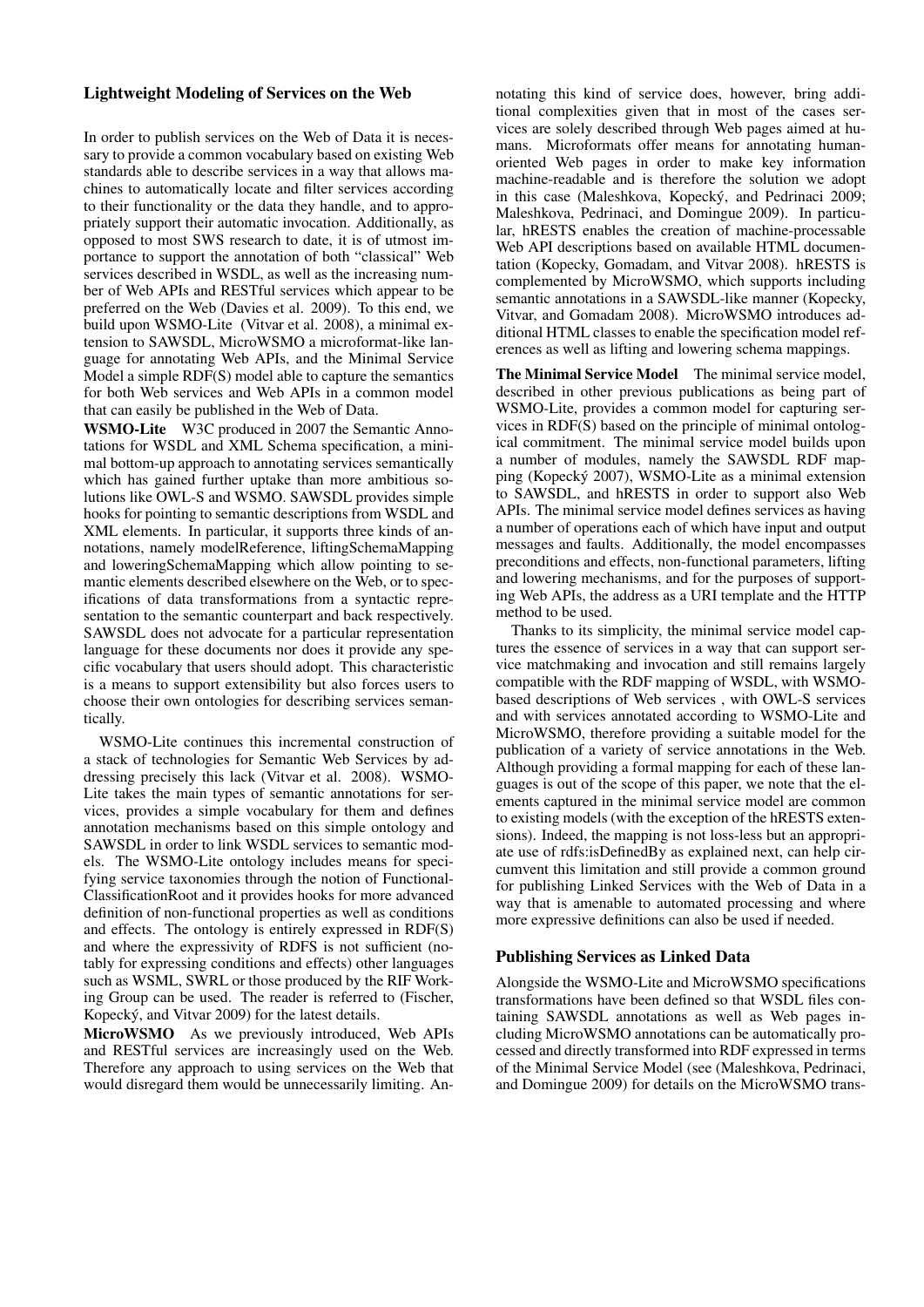formation). In this way, it is possible to store, index, and process services at the semantic level by using state of the art technologies from the Semantic Web. Services can in this way be offered on the Web of Data through SPARQL endpoints so that agents (human or software) can discover suitable services and eventually use them. Additionally, and thanks to using a common vocabulary for expressing the annotations of WSDL and RESTful services, we provide a common umbrella under which both kinds of services can be discovered, manipulated, and utilised in an homogeneous way, thus merging the best of both worlds.

Alongside the Minimal Service Model, WSMO-Lite and MicroWSMO we are currently developing iServe<sup>1</sup>, a platform for publishing SWS as linked data, no matter their original format. Currently iServe supports the publication of WSMO-Lite, MicroWSMO by transformation into RDF and transformations for other models (e.g., OWL-S and WSMO) are being developed. iServe adopts linked data principles to enable humans and machines to discover and use services via a Web API and a SPARQL endpoint.

Since knowledge-acquisition has been a significant bottleneck for SWS technologies, we are devoting much effort to creating tools that support users in the annotation of services by leveraging the Web of Data as a source of background knowledge. One such application is the Web API annotation tool SWEET (Maleshkova, Pedrinaci, and Domingue 2009) which assists users in annotating HTML descriptions of Web APIs<sup>2</sup>. The tool, through Watson (d'Aquin et al. 2008), support users in browsing the Semantic Web while annotating services so that they can identify suitable vocabularies such as eCl@ass, Good Relations and FOAF, and the use them for the annotation. The acquisition of service annotations is in this way simplified while at the same time links between service annotations and the Web of Data are established, paving the way for linked data application developers to locate interesting services in a simple manner (e.g., based on the input and output types of services).

# Services for the Web of Data

The notion of services as well-defined, independent, invokable and distributed pieces of functionality is indeed a very powerful architectural notion for developing distributed systems. Providing functionality in this way independently from the underlying technology provides the capacity for maintaining a loose coupling between integrated components which, when it comes to an environment like the Web, appears as a highly beneficial (if not necessary) feature. Therefore, it appears that services, may they be traditional Web services or RESTful services, provide a suitable architectural abstraction for the integration of processing capabilities over the Web of Data in a loosely coupled manner. In the remainder of this section we shall cover what services can provide to the Web of Data both as a means to providing further data as well as for processing existing assertions.

## Integrating Legacy Systems

Currently a good part of the Web of Data is generated from existing databases by using tools such as D2R (Bizer, Heath, and Berners-Lee 2009). Indeed, this allows exposing huge amounts of data which would otherwise be private or in the best case offered through channels which are not convenient for automated processing. In other cases data is already stored in RDF and can be exposed easily. There is however a large body of information behind RESTful services, or offered by sensors that still remains within controlled silos and expressed in formats that do not follow linked data principles. By creating annotations of existing Web APIs and WSDL services we enable a new means for unleashing valuable data from their silos on demand. In this way, data from legacy systems, state of the art Web 2.0 sites, or sensors, which do not embrace linked data principles could be made available as linked data. Indeed proper care should be taken in order to ensure that linked data principles are followed in these cases. We anticipate, however, that at least for services strictly adhering to REST principles this should be relatively straight-forward since they should already offer means for exploring their resources.

#### Processing Linked Data

Integration and fusion of disparate data coming from the Web of Data hardly takes place nowadays and therefore applications do not perform any ulterior processing of this data other than for presenting it to the user. Generating new data based on what has been found or the provisioning of services that exploit this data thus remains a pending issue. For instance, something as simple and useful as a unit transformation service is still to be provided for the Web of Data other than through proprietary extensions. To a certain extent this is natural since the Web of Data is precisely about this, data; and storing an RDF triple per possible transformation result would simply be absurd since there are infinite possibilities. There is, however, a clear need for enabling the processing of linked data in ways such that application developers could conveniently apply them over data gathered at runtime to carry out computations as simple as unit transformations, more complex as deriving similarities between things based on the reviews published by different users on Revyu.com, or even more advanced as envisioned for the Semantic Web (Berners-Lee, Hendler, and Lassila 2001).

The Web of Data provides large amounts of machineprocessable data ready to be exploited and, as we saw, services provide a suitable abstraction for encapsulating functionality as platform and language independent reusable software. It therefore seems natural to approach the development of systems that process linked data by combining services. These services should be able to consume RDF data (either directly or via lowering mechanisms), carry out the concrete activity they are responsible for (e.g., unit conversion), and return the result if necessary in RDF as well. The invoking system could then store the result obtained or continue with the activity it is carrying out using these newly obtained RDF triples. In a sense this is quite similar to RDF mashups (Phuoc et al. 2009) with the important difference

<sup>1</sup> See iserve.kmi.open.ac.uk

<sup>&</sup>lt;sup>2</sup>See sweet.kmi.open.ac.uk.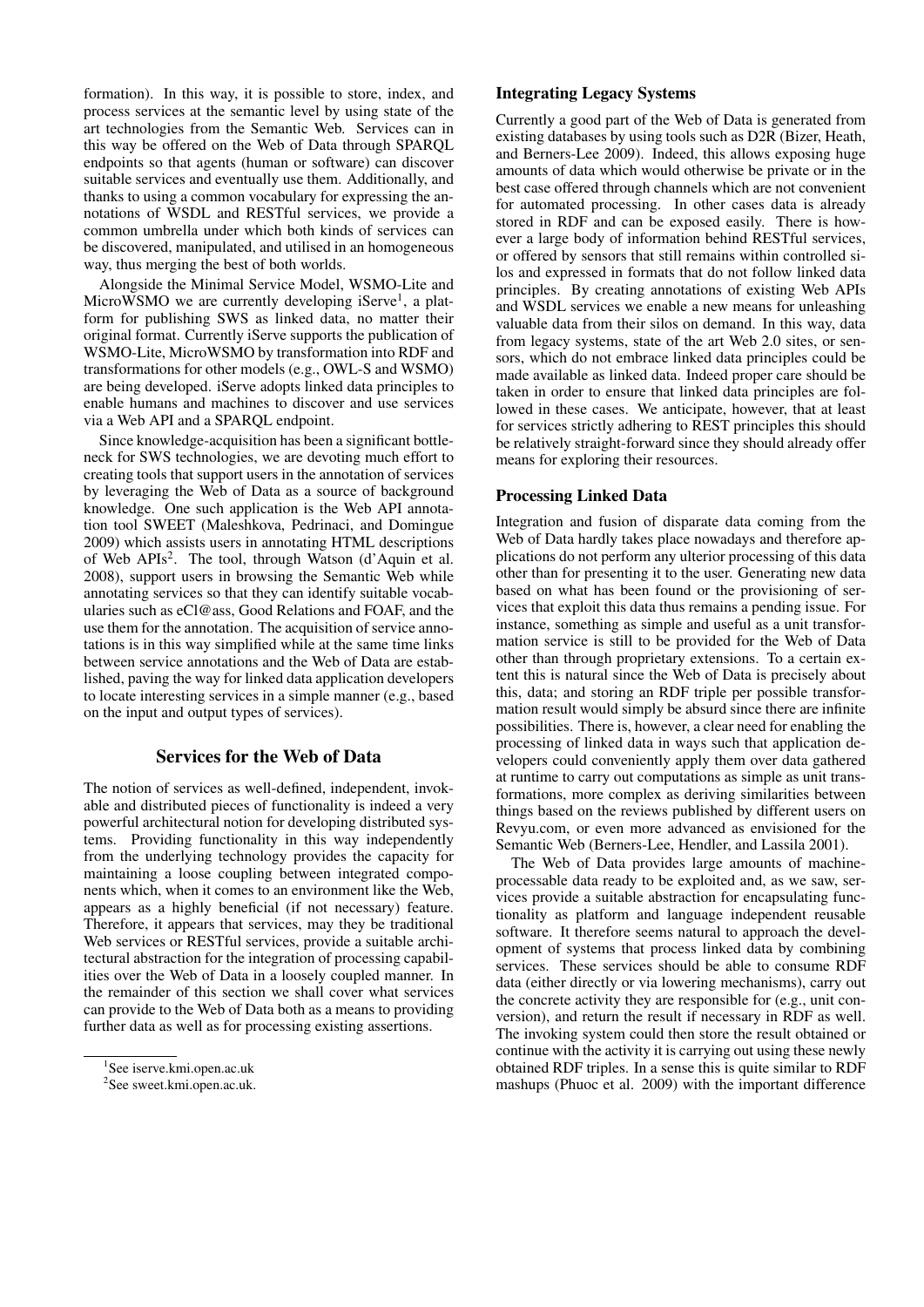that services may range from RDF-specific manipulation up to highly complex processing beyond data fusion. The use of services as the core abstraction for constructing linked data applications is therefore more generally applicable than that of current data integration oriented mashup solutions.

It is worth noting in this respect the benefit brought by having services annotations available on the cloud as we saw earlier. When developing applications that process linked data, discovering presumably useful services would be a matter of sending SPARQL queries to known service repositories or directly querying indexing systems like Sindice (Oren et al. 2008). And as opposed to traditional Web services repositories like UDDI-based ones, developers would benefit from the existence of semantic annotations in order to filter them based on the inputs, outputs, their classification with respect to well-known taxonomies such as eCl@ss (Hepp 2006), etc. In this way, linked data application developers would have access to an ever growing body of reusable components ready to be combined and exploited.

## The Services Ecosystem

Integrating services with the Web of Data would in this way give birth to a services ecosystem on top of linked data, whereby people would be able to collaboratively construct more and more complex systems by reusing the results of others, gradually taking us closer to the ambitious vision initially presented for the Semantic Web. In this process, we anticipate that two main families of services will emerge depending on whether they are domain-independent or not.

On the one hand, task-specif yet domain-independent services will allow developers to perform some of the typical tasks involved when processing linked data ranging from relatively basic activities such as transforming data between different schemas to more complex actions such as determining how trust-worthy a piece of data is or even, eventually, to carry out knowledge intensive tasks such as Parametric Design or Diagnosis (Schreiber et al. 1999). These domain-independent services which are already starting to appear<sup>3</sup> can in fact be seen from a Knowledge Engineering perspective as a new generation of Problem-Solving Methods adapted to the Web as some researchers already start considering (van Harmelen, ten Teije, and Wache 2009).

The approach for developing applications on top of linked data envisioned herein will however exhibit a greater sensitivity with respect to data quality and correctness than it does for current applications mostly focussed on presenting data from different sources to the user. In fact, since data will be directly processed by machines, it will necessarily have to be validated, fused and cleaned prior to any execution since this would otherwise yield execution errors or incorrect results. Hence, a good deal of domain-independent services will precisely be devoted to performing these tasks. This new generation of Problem-Solving Methods will necessarily have to include data pre-processing activities among the first steps. As a side effect, though, it is likely that data quality in the Web of Data will increase as software matures, and

especially as it starts been processed by applications which would indirectly detect inconsistencies and incorrect data.

On the other hand, we refer as domain-dependent services to those abstracted away from the technicalities and specificities of linked data and generic tasks. This kind of services will be for example those directly providing access to traditional systems in order to obtain some data and carry out actions like sending an SMS or booking a hotel. These services will only be relevant for a particular domain, e.g., hotel services, and will mostly be populated by services directly addressing end-users and therefore better showcasing the potential of the Semantic Web. It is worth noting, however, that a wide proliferation of advanced domain-specific solutions for end-users will only occur when a sufficient set of stable domain-independent services able to solve complex tasks will be available. For instance, a system able to book rooms from a wide-range of hotels will most probably require good support for transforming data between different schemas.

## Architectural Considerations

The Web of Data builds upon four simple principles which are to a big extent the reason for its fast evolution. In a nutshell the principles dictate that things should be given URIs; that these URIs should be HTTP ones so that they can be looked up; that information on these URIs should be offered using standards such as RDF and SPARQL; and that data should link to other URIs. By means of these very simple principles the Web of Data has reached more than 4 billion triples. And yet, the Web of Data is essentially static.

Changes on the Web of Data happen uniquely because of users interactions. And these changes are in many cases deferred until some batch processing takes place. Researchers have already identified this issue and have been devoting efforts towards what they refer to as the writable Semantic Web (Berners-Lee et al. 2007). So far the approaches suggested typically aim at extending SPARQL with support for updating. Indeed, doing so opens up a wide range of possibilities which are of particular relevance when it comes to integrating services with the Web of Data, which will often require updating the assertions hosted in the Web servers.

However, supporting updates is not all there needs to be to enable the development of complex systems such as those initially envisioned for the Semantic Web. Supporting SPARQL updates is certainly a step forward but the impact of an update would unfortunately be limited to the silo where it took place. Despite the fact that data is linked, when it comes to data updates, the Web of Data remains essentially disconnected which limits to a big extent its dynamicity as well as the kinds of applications that can be developed. Developing systems that can process large amounts of widely distributed sensor data in order to predict geographic disasters, systems that monitor market data for avoiding economic crashes, or simply systems that provide automated notifications when relevant news are published cannot be developed or in the best case require unnecessarily expensive pulling-based solutions.

Taking the Web of Data to the next level where software can truly benefit from the wealth of machine processable

<sup>3</sup> See http://alignapi.gforge.inria.fr/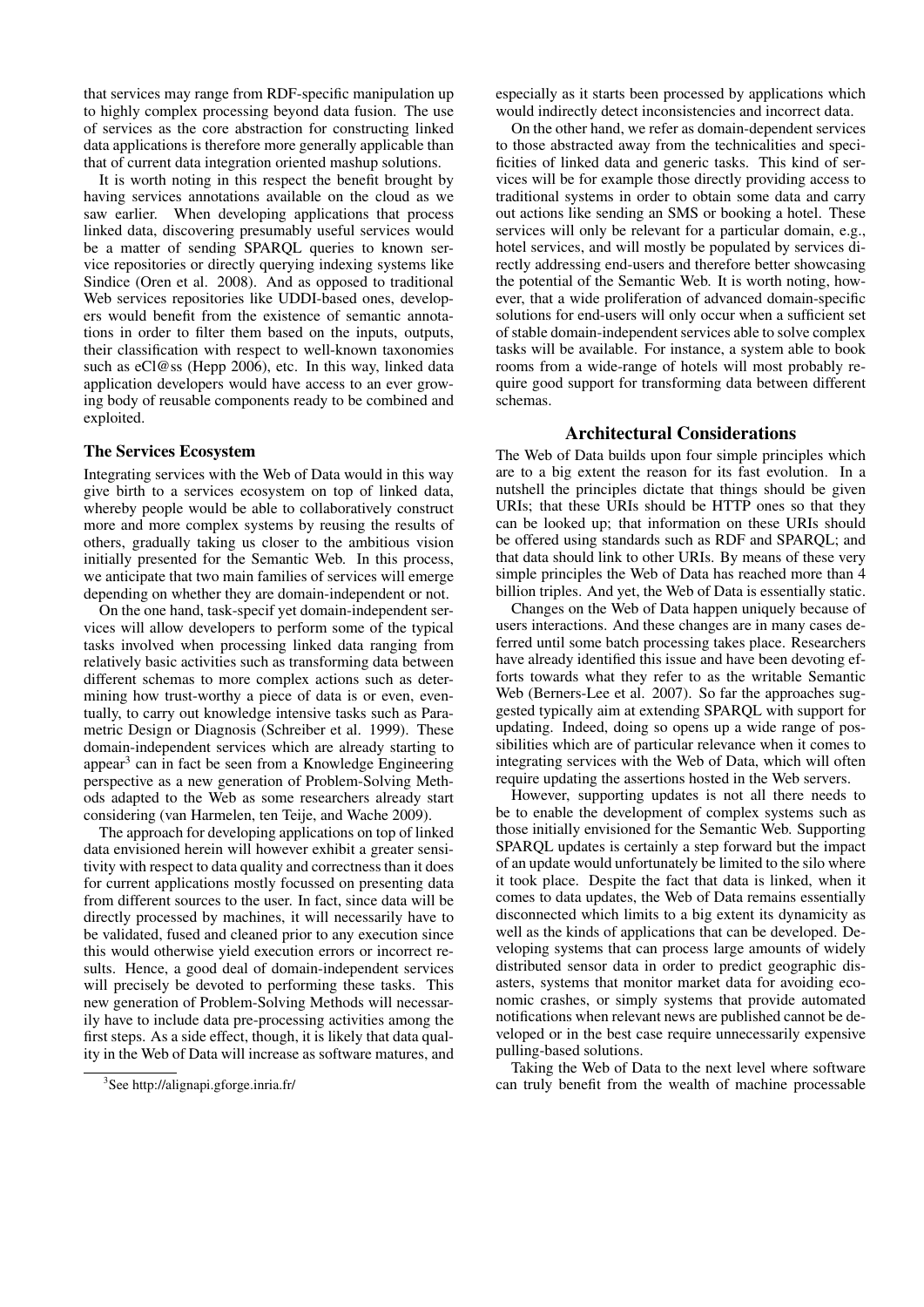data available and where the Web of Data itself can benefit from advanced services processing this data, requires providing suitable mechanisms allowing Web servers to notify other systems about changes occurred in their assertions. Our previous experience shows that the implementation of Publish/Subscribe mechanisms by allowing systems to register templates of triples for which they wish to be notified is a simple and suitable approach (Krummenacher et al. 2009). Web-scale experiments should, however, be carried out to assess the scalability of these approaches, although research on Complex Event Processing has already shown how highly efficient systems can be developed (Luckham 2001).

#### The Web of Data as a Blackboard

The Blackboard Model was proposed, developed, and applied in several applications as a way to surmount the inconveniences of the classic Knowledge Based Systems approach (Engelmore and Morgan 1988). The Blackboard Model is often presented using the analogy of a group of persons in front of a blackboard trying to put together a jigsaw puzzle. Each of them looks at his or her pieces and sees if any of them fit, in which case they update the solutions. New updates cause other pieces to fall into place and the whole puzzle can be solved in complete silence. The solution is built incrementally and opportunistically as opposed to, say, starting systematically from the top left corner and trying each piece.

The fundamental philosophy of this problem-solving model establishes that the agents collaborating do not communicate with each other directly, instead all the interactions strictly happen through modifications on a shared workspace, i.e., the blackboard. Experts of particular aspects of the problem contribute to the overall problemsolving activity in an incremental and opportunistic way. The Blackboard Model as described by the metaphor, is a conceptual definition of a reasoning behaviour and does not prescribe any particular implementation detail. It is therefore important not to take the Blackboard Model as a computational specification, but rather as a conceptual guideline about how to perform problem-solving reasoning (Engelmore and Morgan 1988).

The Blackboard Model has been applied to develop a wide-range of applications including voice recognition, military situations monitoring and assessment, signal processing, drug design support, military planning, process scheduling systems, etc (Engelmore and Morgan 1988). The Blackboard Model is a general and versatile reasoning model, particularly well suited for supporting reasoning processes over the Web (Pedrinaci, Smithers, and Bernaras 2007). It provides an outstanding support for reasoning in highly dynamic environments. And it supports adapting the reasoning process to the very typical and diverse events of the Web, such as remote execution exceptions, a continuous data flow and connectivity problems.

Extending the Web of Data with these two minimal extensions, i.e., support for updates and a publish/subscribe mechanism, would pave the way for treating the Web of Data as a blackboard. Doing so would, without introducing new architectural elements, open up a wide-range of possibilities for the construction of advanced systems exploiting the vast amount of linked data for performing complex tasks as initially envisioned for the Semantic Web.

## Conclusions and Outlook

Since the linked data principles were first outlined, the amount of RDF data available on the Web has increased exponentially. The state of the art of the applications processing linked data is however not that outstanding. Most applications limit themselves to gathering data and presenting it to the user. Still, the main reason for creating a Web of Data is to enable the creation of applications that can exploit this vast amount of interlinked machine-processable data.

We have explored the relationship between services and the Web of Data. In particular we have highlighted how Web services and RESTful services can be brought into the Web of Data by means of a simple RDF vocabulary and supporting tools. We have outlined how the presence of services in the Web of Data could better support developers in creating applications that process linked data. We have discussed how the evolution towards more complex linked data applications could be supported and we have identified the need for making publicly available domain-independent services that carry out common tasks such data cleaning or mapping.

Finally, we have revisited architectural concerns trying to identify the extensions that would be required for supporting the development of complex knowledge-based linked data applications. We propose two minimal extensions, i.e., updates support and publish/subscribe mechanisms, which *a priori* do not require any additional architectural elements.

The overall vision outlined herein basically represents the roadmap for the research we are currently carrying out trying to expand the capabilities of the linked data applications as well as trying to simplify the use of services on the Web through lightweight Semantic Web Services technologies.

#### References

Auer, S.; Bizer, C.; Kobilarov, G.; Lehmann, J.; Cyganiak, R.; and Ives, Z. 2008. Dbpedia: A nucleus for a web of open data. In *Proceedings of 6th International Semantic Web Conference, 2nd Asian Semantic Web Conference (ISWC+ASWC 2007)*. 722–735.

Becker, C., and Bizer, C. 2008. Dbpedia mobile: A location-enabled linked data browser. In *Linked Data on the Web (LDOW2008)*.

Berners-Lee, T.; Hollenbach, J.; Lu, K.; Presbrey, J.; d'ommeaux, E. P.; and m.c. schraefel. 2007. Tabulator redux: Writing into the semantic web.

Berners-Lee, T.; Hendler, J.; and Lassila, O. 2001. The Semantic Web. *Scientific American* (5):34–43.

Bizer, C.; Heath, T.; and Berners-Lee, T. 2009. Linked data - the story so far. *International Journal on Semantic Web and Information Systems (IJSWIS)*.

d'Aquin, M.; Motta, E.; Sabou, M.; Angeletou, S.; Gridinoc, L.; Lopez, V.; and Guidi, D. 2008. Toward a new generation of semantic web applications. *IEEE Intelligent Systems* 23(3):20–28.